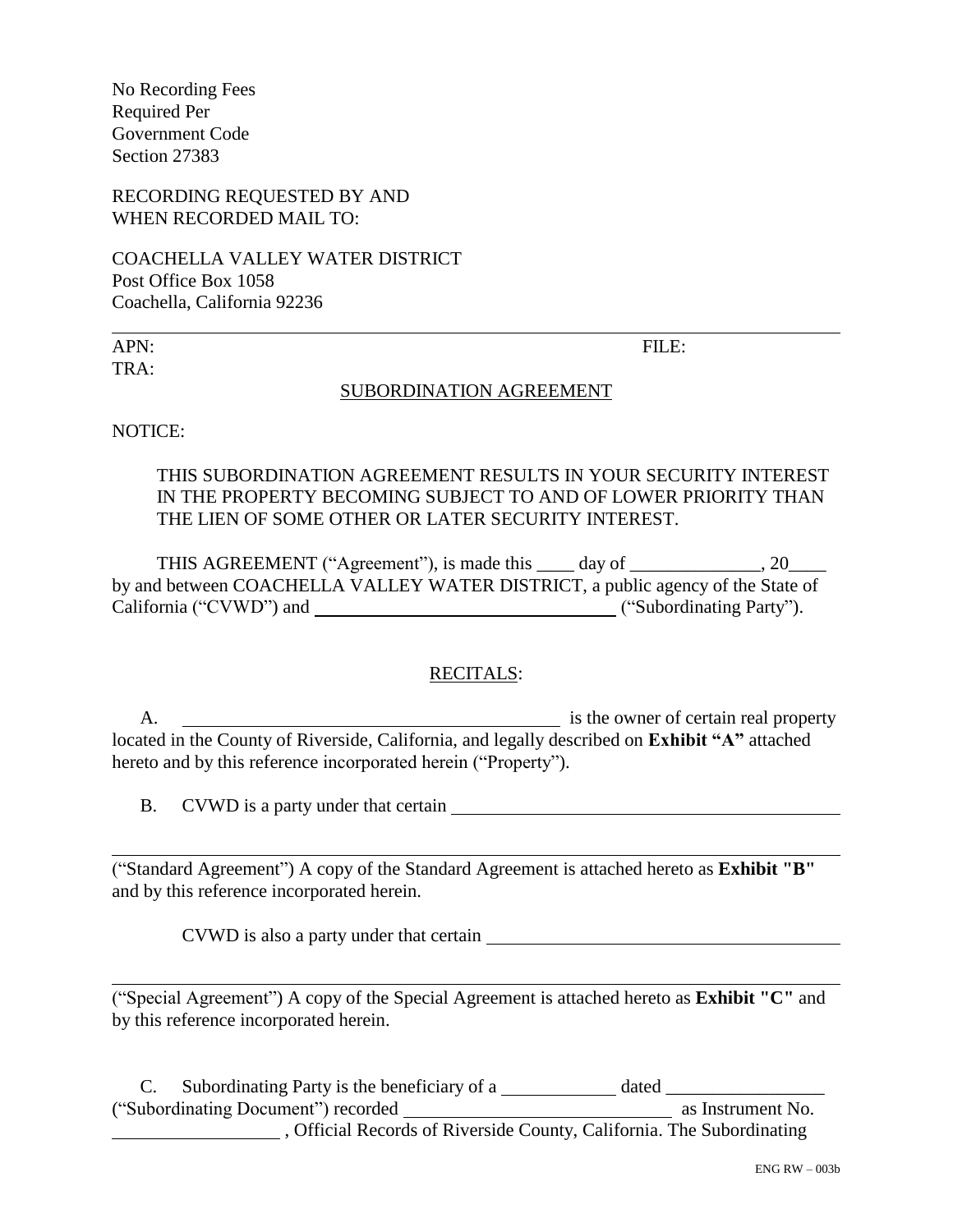Document is recorded against the Property.

D. Subordinating Party is desirous of executing this Agreement.

E. Subordinating Party is willing that both the Standard Agreement and the Special Agreement shall, when recorded, constitute charges upon the Property, which are unconditionally prior and superior to the Subordinating Document.

NOW, THEREFORE, IN CONSIDERATION OF THE MUTUAL BENEFITS ACCRUING TO THE PARTIES HERETO AND OTHER VALUABLE CONSIDERATION, THE RECEIPT AND SUFFICIENCY OF WHICH CONSIDERATION IS HEREBY ACKNOWLEDGED, IT IS HEREBY DECLARED AND UNDERSTOOD AND AGREED AS FOLLOWS:

1. The Standard Agreement and Special Agreement shall unconditionally be and remain at all times charges on the Property, prior and superior to the lien of the Subordinating Document.

2. This Agreement shall be the whole and only agreement with regard to the subordination of the lien of the Subordinating Document to the liens or charges of the Standard Agreement and Special Agreement and shall supersede and cancel, but only insofar as would affect the priority between the Standard Agreement and Special Agreement and Subordinating Document, any prior agreements as to such subordination.

3. Subordinating Party declares, agrees and acknowledges that it intentionally and unconditionally waives, relinquishes and subordinates the lien or charge of the Subordinating Document to the Standard Agreement and Special Agreement.

4. This Agreement may be executed in counterpart but shall be without force or effect unless and until all parties hereto have executed this Agreement, or a counterpart.

### *[SIGNATURES APPEAR ON THE FOLLOWING PAGE]*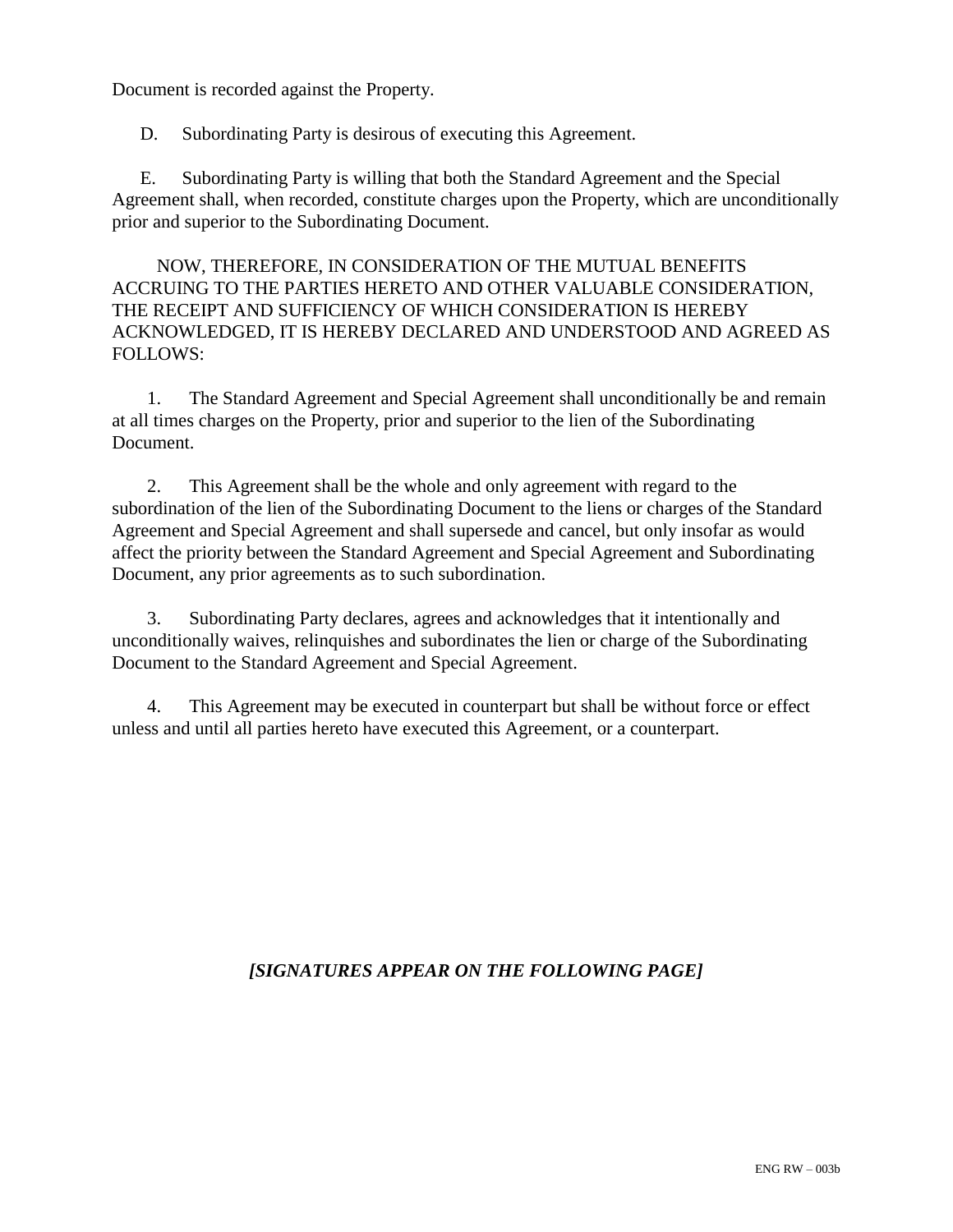### COACHELLA VALLEY WATER DISTRICT, a public agency of the State of California

Its: <u>and the set of the set of the set of the set of the set of the set of the set of the set of the set of the set of the set of the set of the set of the set of the set of the set of the set of the set of the set of the</u>

### SUBORDINATING PARTY

By:

Its: The Commission of the Commission of the Commission of the Commission of the Commission of the Commission of the Commission of the Commission of the Commission of the Commission of the Commission of the Commission of t

(mailing address)

(city) (state) (zip code)

Doc. No. \_\_\_\_\_\_\_\_\_\_\_\_\_\_\_\_\_\_\_\_\_\_\_\_\_\_\_\_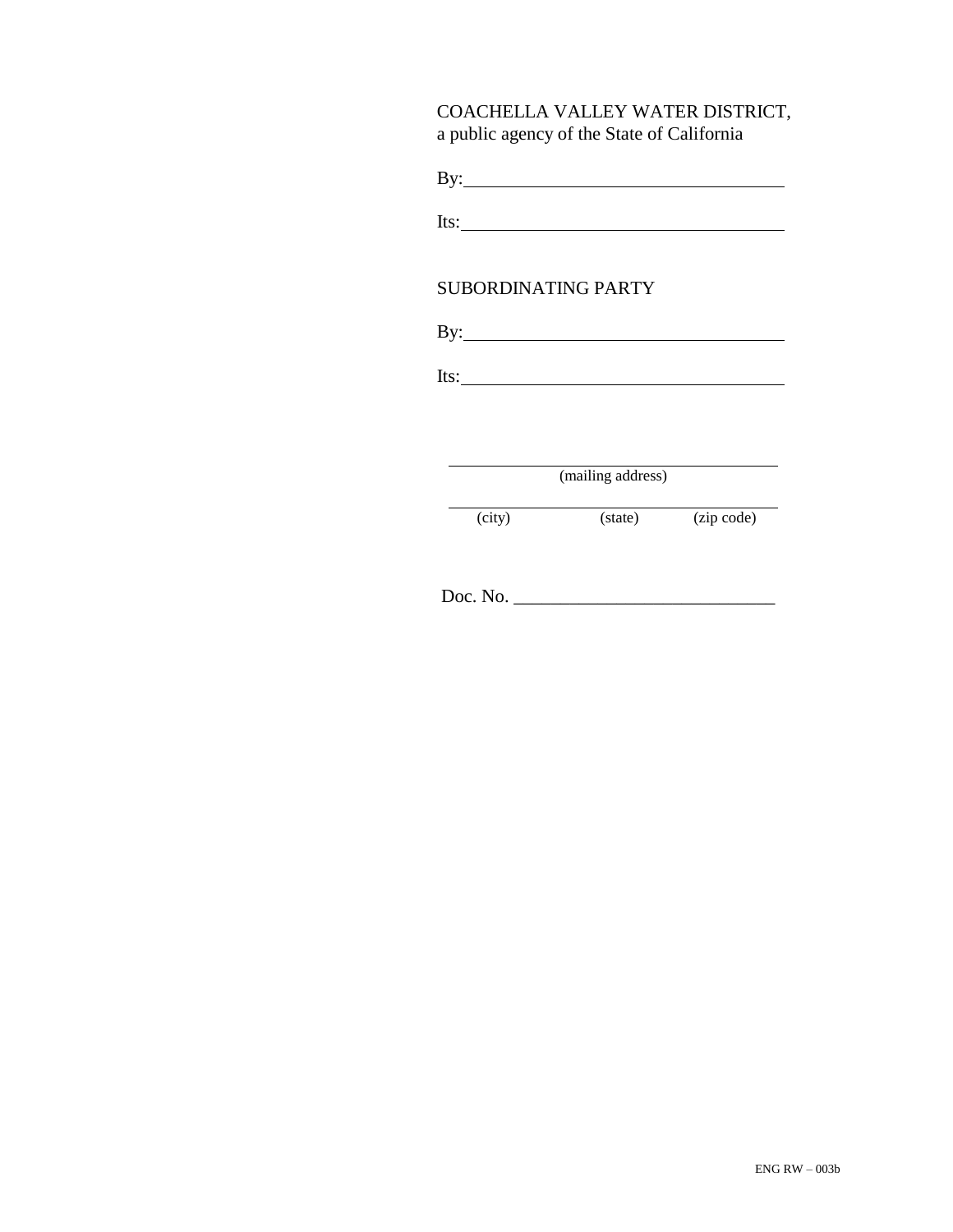#### ACKNOWLEDGMENTS

A notary public or other officer completing this certificate verifies only the identity of the individual who signed the document to which this certificate is attached, and not the truthfulness, accuracy, or validity of that document.

| <b>STATE OF CALIFORNIA</b> |           |
|----------------------------|-----------|
|                            | $\sum$ SS |
| <b>COUNTY OF</b>           |           |

On \_\_\_\_\_\_\_\_\_\_\_\_\_\_\_\_\_\_\_\_\_\_\_\_\_\_, before me, Notary Public, personally appeared \_\_\_\_\_\_\_\_\_\_\_\_\_\_\_\_\_\_\_\_\_\_\_\_\_\_\_\_\_\_, who proved to me on the basis of satisfactory evidence to be the person(s) whose name(s) is/are subscribed to the within instrument and acknowledged to me that he/she/they executed the same in his/her/their authorized capacity(ies), and that by his/her/their signature(s) on the instrument the person(s), or the entity upon behalf of which the person(s) acted, executed the instrument.

I certify under PENALTY OF PERJURY under the laws of the State of California that the foregoing paragraph is true and correct.

WITNESS my hand and official seal.

| Signature: | (Seal) |
|------------|--------|
|            |        |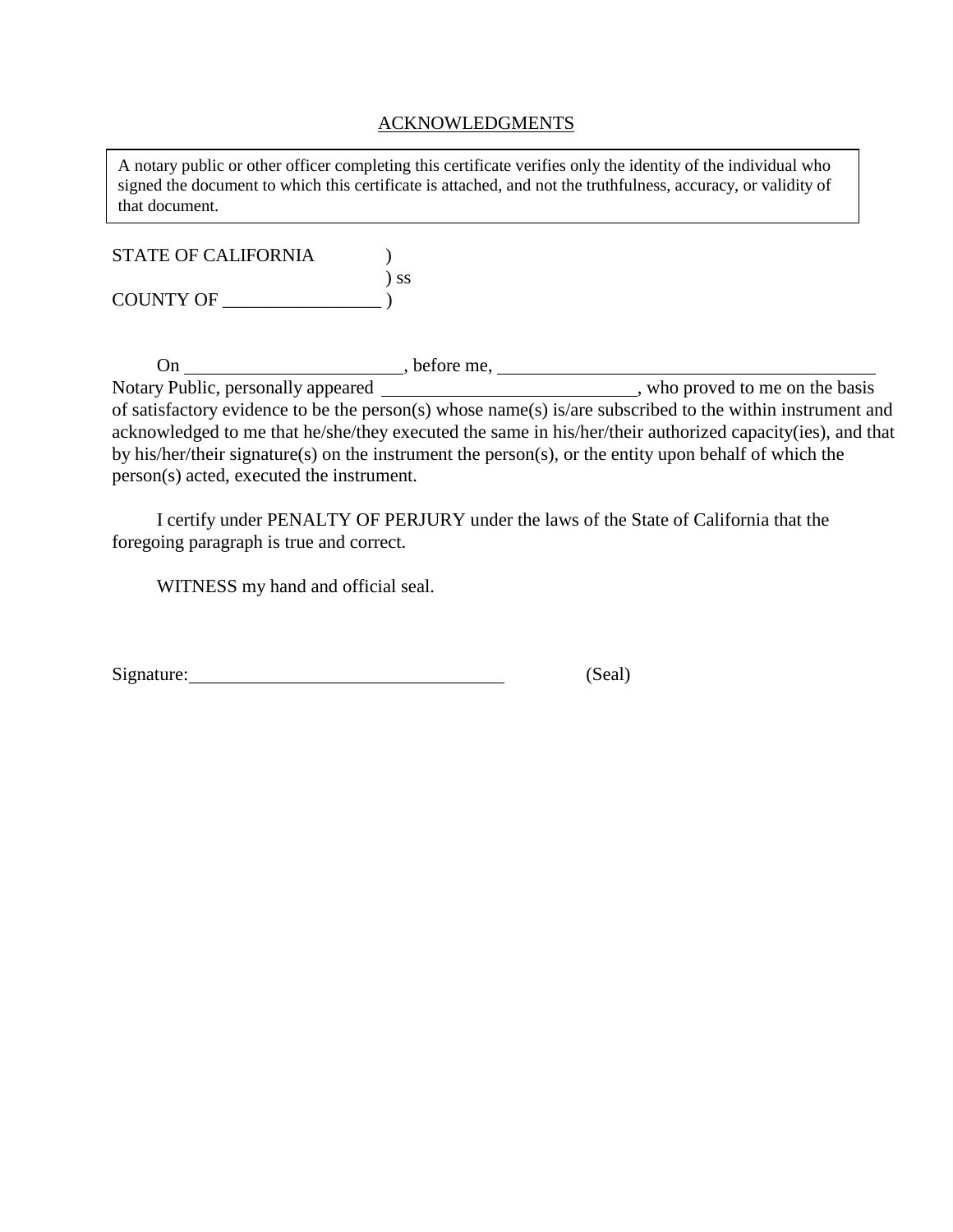# **EXHIBIT "A"**

DESCRIPTION OF PROPERTY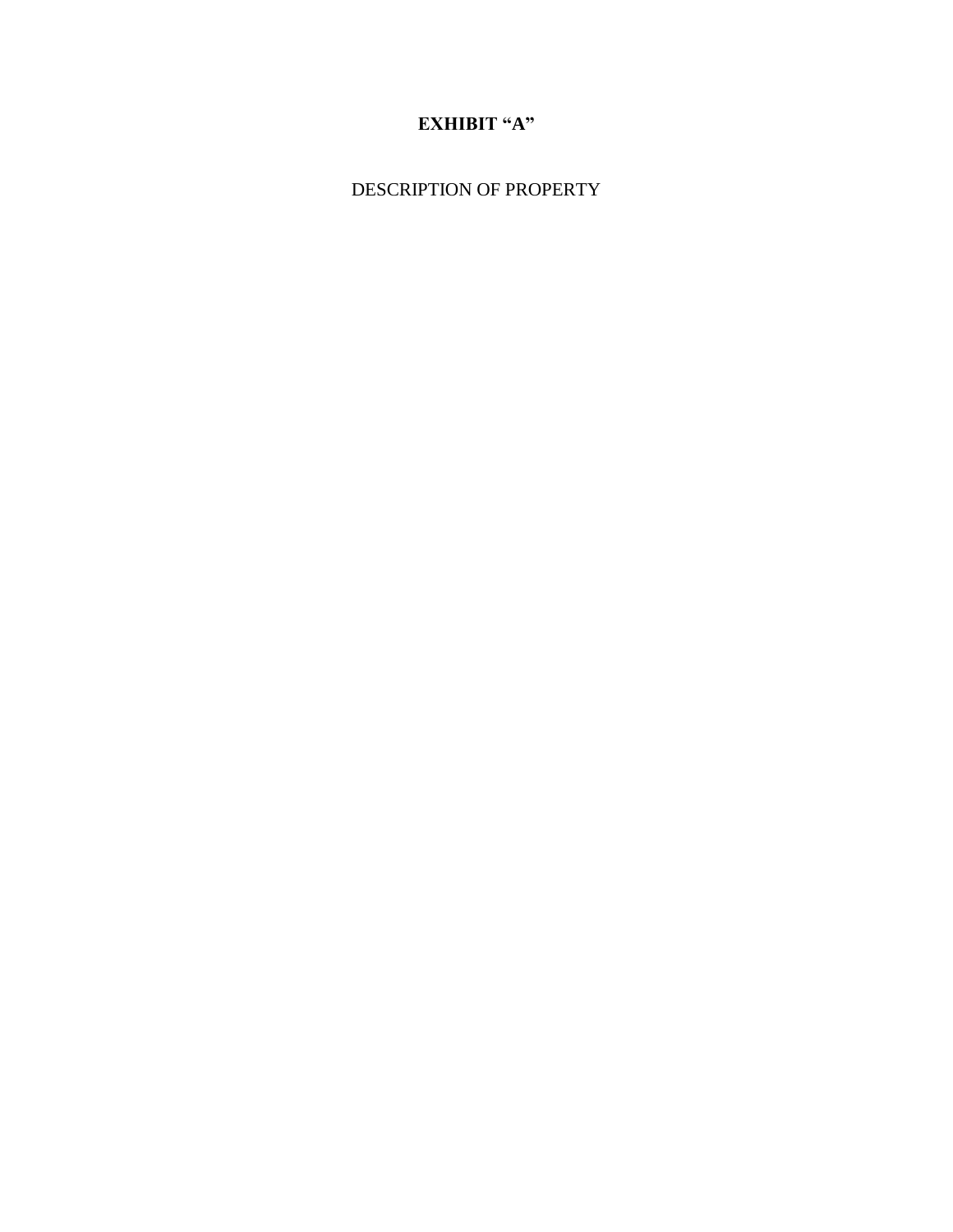# **EXHIBIT "B"**

STANDARD AGREEMENT